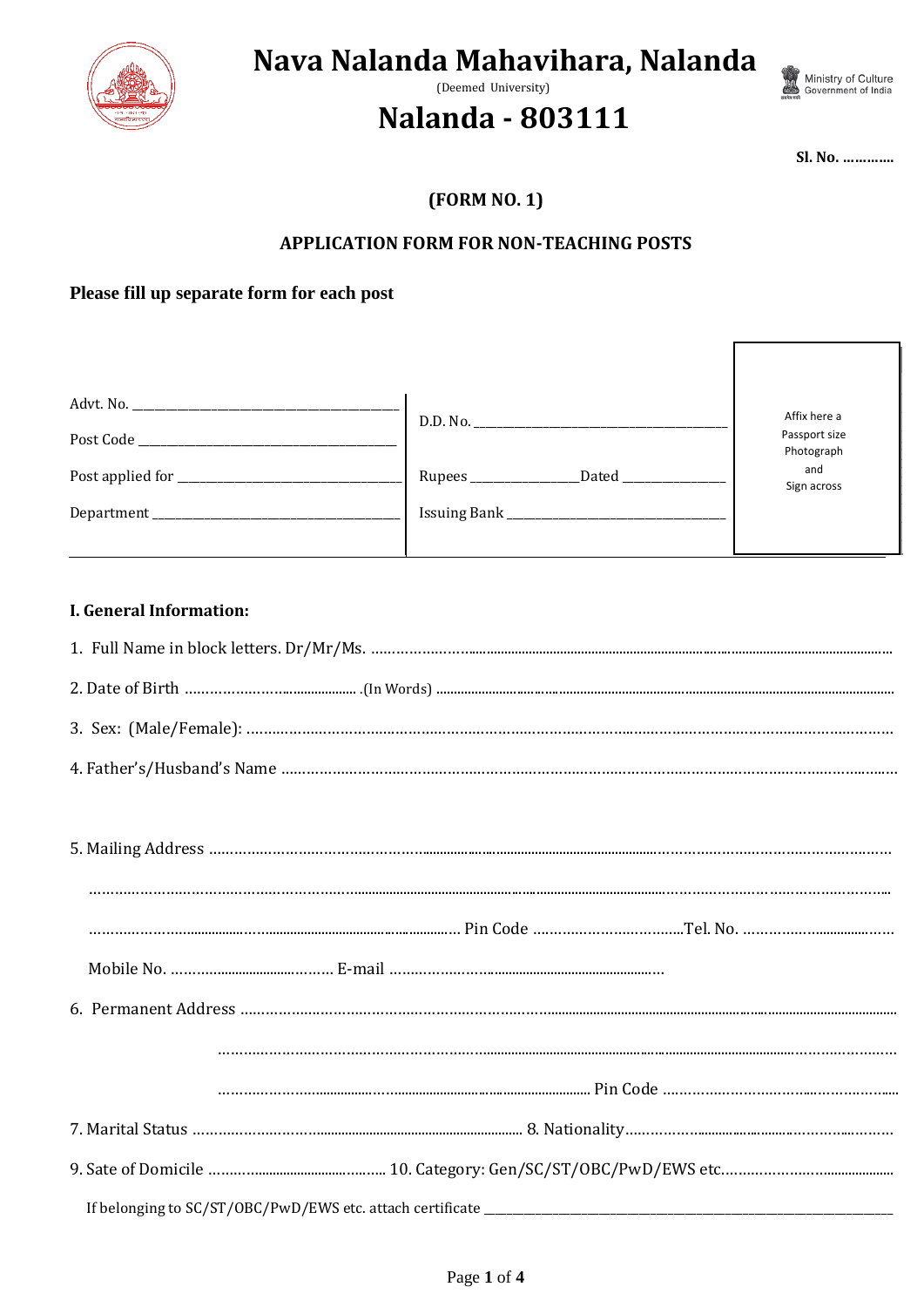### 11. **Educational Qualifications** (Starting with highest degree obtained):

| Sl.No. | <b>Examination Passed</b> | Name of the<br>College/Board/<br>University | Year | Division/<br>Grade | Percentage of<br><b>Marks</b> | <b>Subjects</b> |
|--------|---------------------------|---------------------------------------------|------|--------------------|-------------------------------|-----------------|
|        |                           |                                             |      |                    |                               |                 |
|        |                           |                                             |      |                    |                               |                 |
|        |                           |                                             |      |                    |                               |                 |
|        |                           |                                             |      |                    |                               |                 |
|        |                           |                                             |      |                    |                               |                 |
|        |                           |                                             |      |                    |                               |                 |
|        |                           |                                             |      |                    |                               |                 |

### 12. **Technical Qualifications:**

| Sl. No. | Examination<br>Passed | <b>Name of Institution</b><br>Passed | Speed per minute in<br>shorthand |       | Speed per minute in typing |       |
|---------|-----------------------|--------------------------------------|----------------------------------|-------|----------------------------|-------|
|         |                       |                                      | English                          | Hindi | English                    | Hindi |
|         |                       |                                      |                                  |       |                            |       |
|         |                       |                                      |                                  |       |                            |       |
|         |                       |                                      |                                  |       |                            |       |
|         |                       |                                      |                                  |       |                            |       |
|         |                       |                                      |                                  |       |                            |       |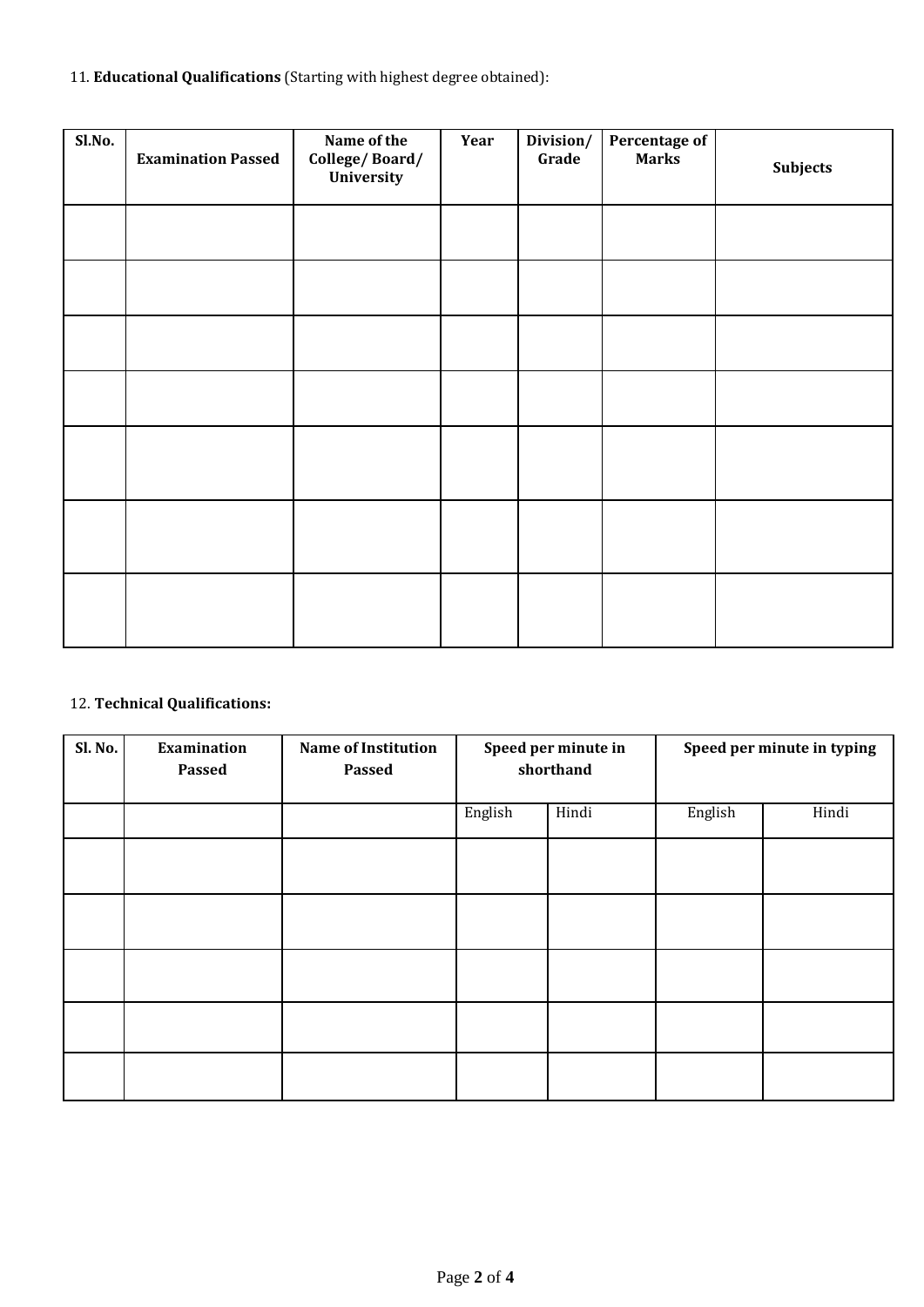#### 13. **Work experience:**

| Sl.<br>No. | Name of<br>post | Date of<br>Joining | Date of<br>leaving | <b>Last Salary</b><br>drawn with<br>scale of pay | <b>Particulars and</b><br>place of the Instt.<br>Where employed | <b>Reasons for</b><br>leaving the post | <b>Remarks if</b><br>any |
|------------|-----------------|--------------------|--------------------|--------------------------------------------------|-----------------------------------------------------------------|----------------------------------------|--------------------------|
|            |                 |                    |                    |                                                  |                                                                 |                                        |                          |
|            |                 |                    |                    |                                                  |                                                                 |                                        |                          |
|            |                 |                    |                    |                                                  |                                                                 |                                        |                          |
|            |                 |                    |                    |                                                  |                                                                 |                                        |                          |

- 14. Any position of authority held or distinction gained at schools or colleges including games & sports & other special activities.
- 15. Names and addresses of two responsible persons, not related to the applicant but well acquainted with him/her in private life about work, conduct etc., of the applicant.

\_\_\_\_\_\_\_\_\_\_\_\_\_\_\_\_\_\_\_\_\_\_\_\_\_\_\_\_\_\_\_\_\_\_\_\_\_\_\_\_\_\_\_\_\_\_\_\_\_\_\_\_\_\_\_\_\_\_\_\_\_\_\_\_\_\_\_\_\_\_\_\_\_\_\_\_\_\_\_\_\_\_\_\_\_\_\_\_\_\_\_\_\_\_\_\_\_\_\_\_\_\_\_\_\_\_\_\_\_\_\_\_\_\_\_\_\_\_\_\_\_\_\_\_\_\_\_\_\_\_\_\_\_\_\_\_\_

| Sl.No. | Name of referee | <b>Address</b> | Period: he has known the<br>applicant |
|--------|-----------------|----------------|---------------------------------------|
| 1.     |                 |                |                                       |
| 2.     |                 |                |                                       |

#### 16. Additional details, if any

(Applicant may mention here any special qualification or experience which has not been given under the above heads. If the space-provided is insufficient, necessary particulars may be given on a separate sheet of papers which should be attached with the application.)

\_\_\_\_\_\_\_\_\_\_\_\_\_\_\_\_\_\_\_\_\_\_\_\_\_\_\_\_\_\_\_\_\_\_\_\_\_\_\_\_\_\_\_\_\_\_\_\_\_\_\_\_\_\_\_\_\_\_\_\_\_\_\_\_\_\_\_\_\_\_\_\_\_\_\_\_\_\_\_\_\_\_\_\_\_\_\_\_\_\_\_\_\_\_\_\_\_\_\_\_\_\_\_\_\_\_\_\_\_\_\_\_\_\_\_\_\_\_\_\_\_\_\_

\_\_\_\_\_\_\_\_\_\_\_\_\_\_\_\_\_\_\_\_\_\_\_\_\_\_\_\_\_\_\_\_\_\_\_\_\_\_\_\_\_\_\_\_\_\_\_\_\_\_\_\_\_\_\_\_\_\_\_\_\_\_\_\_\_\_\_\_\_\_\_\_\_\_\_\_\_\_\_\_\_\_\_\_\_\_\_\_\_

\_\_\_\_\_\_\_\_\_\_\_\_\_\_\_\_\_\_\_\_\_\_\_\_\_\_\_\_\_\_\_\_\_\_\_\_\_\_\_\_\_\_\_\_\_\_\_\_\_\_\_\_\_\_\_\_\_\_\_\_\_\_\_\_\_\_\_\_\_\_\_\_\_\_\_\_\_\_\_\_\_\_\_\_\_\_\_\_\_

17. If appointed, what notice period would you require for joining the post: